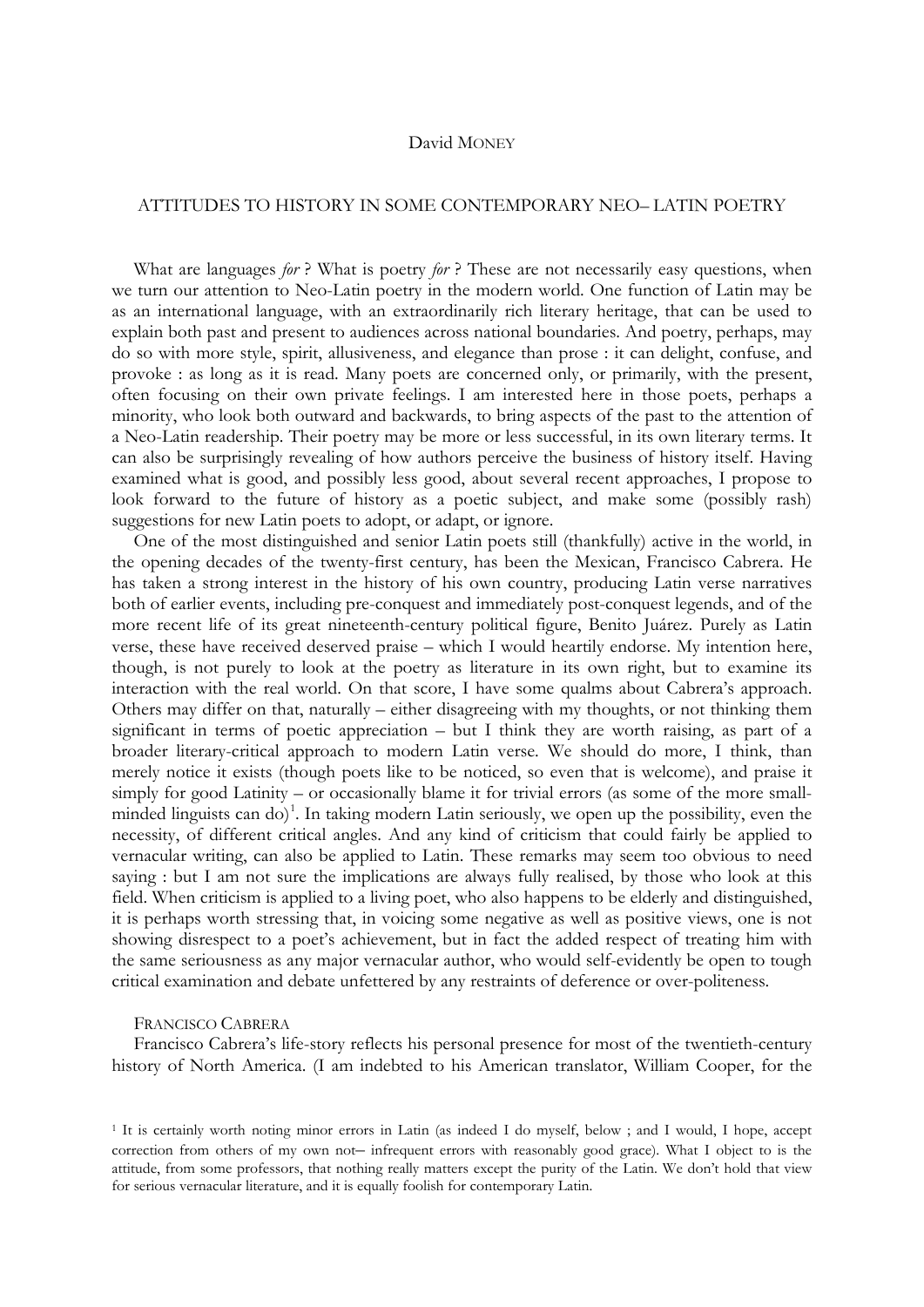following information about him.)<sup>[2](#page-1-0)</sup> Cabrera was born in Puebla, on 18 May, 1916. His grandfather had purchased European art, and established a museum in Puebla : which later closed, leaving much of the collection to be displayed in the Cabrera family house, a formative influence on the young Cabrera. When he was of a suitable age to commence advanced studies, and wished to concentrate on Latin, the socialist regime in Mexico was so hostile to the Catholic Church that he felt unable to remain and pursue his studies in his native country, and moved over the border to study with the Jesuits at Ysleta, Texas. He had begun writing short Latin lyrics by the time he left them : he decided not to join the priesthood. He also studied some classics at Notre Dame University, but was obliged to return home and devote himself to a non-classical career. He worked as a buyer for Folgers Coffee, and also wrote a number of books on contemporary Mexican art ; it was only on retirement that he decided to take up Latin verse again. His first effort was a hexameter poem in praise of the greatest focus of Mexican religious devotion, the dark Virgin of Guadalupe : *Laus Guadalupensis*, published in 1990 and again in 1999 as a slim volume with his Spanish translation. Next came *Mexicus*-*Tenochtitlan* (1998), *Angelopolis* and *Quetzalcoatl* (1999), *Quahnahuac* and *Tamoanchan* (2000), and *Gonzalo Guerrero* (2001). By the start of the new century William Cooper had begun translating the poems and corresponding with him, and the idea of a collection grew to include *Ioannae Virginis Laudes*, *Amato Nervo*, and *Malintzin*, written in that order and collected with the previous seven long poems in *Monumenta* Mexicana (2004)<sup>[3](#page-1-1)</sup>. Benito Juárez followed in 2006<sup>[4](#page-1-2)</sup>, when the poet apparently commented to Cooper that, at the age of 90, he was getting tired : as he is fully entitled to be, having produced a great deal more in his eighties than most of us can manage in our forties. Cabrera is married with three daughters, a son, and several grandchildren. He lives under the volcano at Cuernavaca, and continues to correspond with Cooper several times a month.

Cabrera's poems are made available to non-Mexicans through the editions which Cooper has prepared, with a fairly plain, and just occasionally inaccurate, English prose translation. At line 404 of Cabrera's *Malintzin*, for example, Cooper renders the phrase « *Turbata minis et viribus acta* » as « Cowed by threats and battered by men<sup>[5](#page-1-3)</sup>», perhaps confusing *viri* with *vires* – though no doubt the force involved is indeed masculine in origin, if not in grammar. The vigour of Cabrera's engagement with his country's past – whether real or legendary, or a mixture of the two – comes over very clearly ; these are stories that seem to mean a great deal to the author, and doubtless to many of his compatriots, though perhaps not all to the same extent, or with the same enthusiastic interpretations. The high proportion of non-Spanish, native names is indicative of his focus on the union of cultures. Peaceful union is celebrated – where it occurred (as, the historian may observe, cannot always have been the case). There may be a tendency towards a rather rose-tinted, hagiographic approach to the stories : not that unpleasant events along the way are ignored, but one may suspect that the overall purpose is to find good things to celebrate in Mexico's past, rather than to offer the more balanced view that would be expected of a prose historian. A union that was arguably, in reality, more traumatic than anything in Virgil's proto-Roman narrative can appear somewhat sanitised, as at the end of *Gonzalo Guerrero* : « *Unde nova hispano*-*maio de sanguine proles* », « whence sprang a new people of Hispano-Mayan blood ». The first half of a hexameter shortly beforehand appears to have caused some problems, being changed from a version which does not scan (« *Imo*, *maium genus* », 2004) to one which scans, I assume, by treating « *maia* » as an indeclinable Mayan word (« *Imo maia genus* », 2009) ; might I suggest that *Imo*, *genus maium* would also have solved the problem (if *Imo* were used, perfectly acceptably, as a trochee) ? Integration of the Mayan race in Latin verse is a challenging business<sup>6</sup>.

<span id="page-1-0"></span><sup>2</sup> W. Cooper, personal communication, September 2012.

<sup>5</sup> F. J. Cabrera, *Monumenta Mexicana*, p. 107 [of both editions].

<span id="page-1-1"></span><sup>3</sup> F. J. Cabrera, *Monumenta Mexicana : Mexican Heritage*, Mexico City, Literal, 2004, with translation by W. Cooper ; second edition, 2009.

<span id="page-1-2"></span><sup>4</sup> F. J. Cabrera, *Benito Juárez, 1806*– *1872*, Mexico City, [Literal], 2006, with translation by W. Cooper.

<span id="page-1-4"></span><span id="page-1-3"></span><sup>6</sup> *Ibid.*, p. 78 [both editions], quoting the final line, 585, and versions of line 583.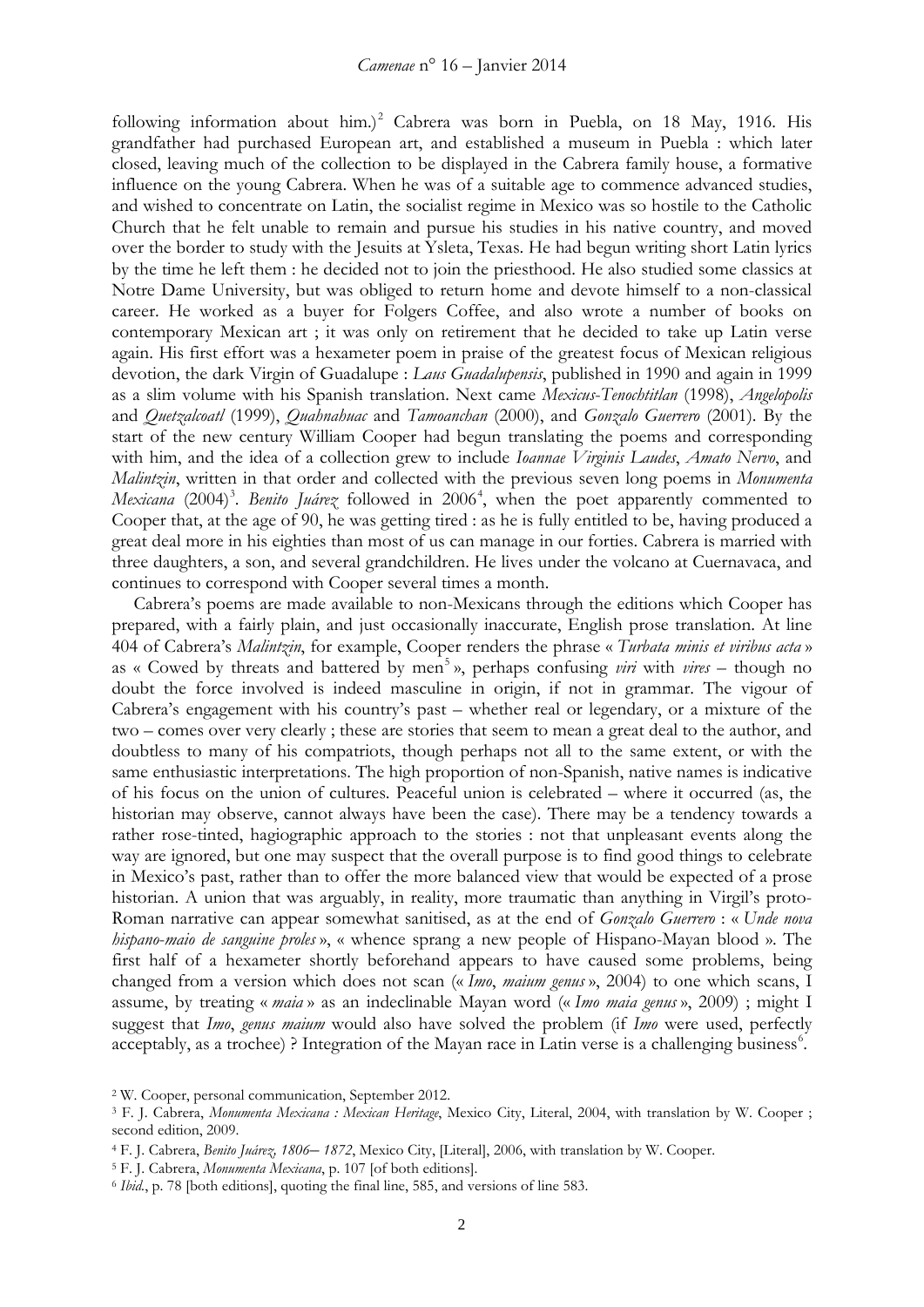The exotic names can be evocative, and deftly handled within hexameters. *Malintzin* can appear in full as a molossus before the caesura, and then two lines later, abbreviated and accusative, in the line-end « *Malimque requirit*[7](#page-2-0) ». Elsewhere, generally « *Malin* ». Quetzalcoatl is abbreviated to the two syllable « *Quetzal* », after being introduced as « *Quetzal cognomine Coatl* », with a sixth foot that might twist the reader's tongue.<sup>[8](#page-2-1)</sup> While this technique works well enough for early Mexican history, I am less comfortable with it in the nineteenth century, when the emperor Maximilian is not only treated with little historical sophistication, but also shortened to « *Max* ». This may be fine in a deliberately colloquial historical novel, where it serves to illustrate the narrator's irreverent attitude<sup>[9](#page-2-2)</sup>; in Latin verse, it jars with the tone. Many Mexicans may welcome the adoring treatment Cabrera gives to Benito Juárez : many, I suspect, would not. This is indeed Mexican history : but if we consider the content alone, rather than the virtuosic Latin style, it is history as it might be presented to children, in an attractive but elementary form,  $10$ without the challenge of alternative or subversive opinions. Cabrera adopts the format of the epyllion, or perhaps a series of single epic books, each independent, and connected only by their Mexican subjects and the author's style. He is not attempting to imitate the subtlety of the Catullan epyllion : Cabrera tells his stories plainly, without interweaving other narratives. As far as it goes, splendid. But it has limitations as historical poetry.

#### BRAD WALTON

Where else should we look, for more challenging approaches ? I have had the opportunity to look at only a limited range of work, and for our present purposes I would like to examine several examples from *Vates*, the online *Journal of New Latin Poetry* recently established by the British poet, author and teacher Mark Walker ; the enterprise, though still in its early stages, seems to offer a successful mix of newly submitted verse, of varying styles and degrees of seriousness, and essays related to Neo-Latin literature (not all of it recent). Readers of *Camenae* may well wish to show support – or even offer a contribution – to another online journal. I would not suggest that poems in *Vates* focus particularly on history : indeed it is an interesting « negative » result of this small piece of research, to find confirmation for my feeling that many poets shy away from historical subject-matter. Mark Walker drew my attention to Brad Walton's work, discussed below ; and said that he had himself contemplated writing on recent history (but has not yet done so). $^{11}$  $^{11}$  $^{11}$ 

Brad Walton, a librarian at the University of Toronto in Canada, gives an introductory note of explanation for *After the Raid*, the substantial 62-line extract from a longer work-in-progress which he recently published in *Vates* :

I have been working on a story poem in hexameters set during World War I on the Western Front. In the following excerpt, a hand-picked group of soldiers from a British battalion has raided a German trench in retaliation for a similar attack. Alfred is a company officer and also the architect and commander of the raid. Walter is one of his sergeants. This raid is Alfred's first experience of close combat<sup>[12](#page-2-5)</sup>.

<span id="page-2-0"></span><sup>7</sup> Cabrera, *Malintzin*, *Monumenta Mexicana*, p. 106, lines 399 and 401.

<span id="page-2-1"></span><sup>8</sup> Cabrera, *Quetzalcoatl*, *Monumenta Mexicana*, p. 16, line 4.

<span id="page-2-2"></span><sup>9</sup> *Cf.* « Max » in George MacDonald Fraser, *Flashman on the march*, London, HarperCollins, 2005, p. 4 : « Then the Frogs cleared out in March of '67, leaving Max in the lurch with typical Gallic loyalty » : a long way from the style of Cabrera, *Benito Juárez*.

<span id="page-2-3"></span><sup>10</sup> British readers of a certain age might remember the illustrated « Ladybird » series : Cabrera is not quite so unchallenging, but he is heading in that direction.

<span id="page-2-4"></span><sup>11</sup> M. Walker, personal communication, September 2012. *Vates* is at : http ://pineapplepubs.snazzystuff.co.uk/vates.htm.

<span id="page-2-5"></span><sup>12</sup> Brad Walton, « After the Raid », *Vates* 4, autumn / winter 2011-2012, p. 3-6.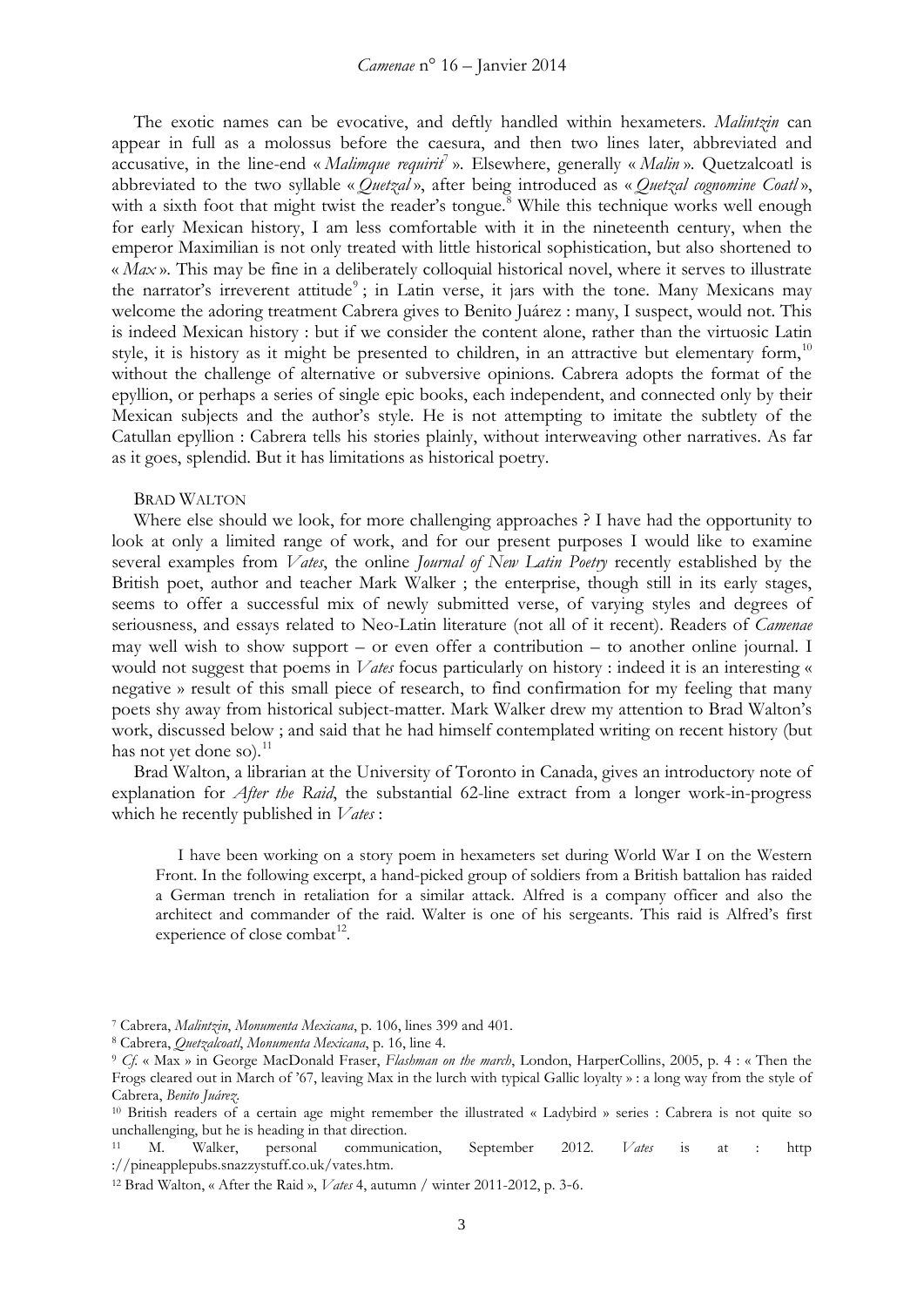Walton takes a serious approach to his subject, not shying away from the horror of killing ; he aims to give the ordinary soldier's (and ordinary officer's) perspective. At the start of this extract, his character Alfred vomits – having seen the private soldiers do the same. Mud, blood, and the stress of combat are clearly essential to this topic, and are conveyed in accomplished Latin hexameters with impressive facility. Back in the dugout, Alfred recalls the faces of enemies he has killed, lines 28-33 and 37 :

 *propinquus nunc tamen occidi. submissa uoce loquentem audissem. uidi faciem cutis atque colores et motus animi, qui perspicerentur ocellis, ingeniumque liquens : mitis uigil alter, amoenis et deditus somnis ; audacior alter et acer.* […] *nunc paris occisi captum retinentia torquet.*

But now I have killed at close range. I could have heard one speaking in a whisper. I saw their faces, the complexion of their skin, whatever feelings could be seen in the eyes, and their personalities as clear as crystal. One sentry was mild and given to pleasant reveries. The other was bolder and fiercer. […] Now the memory of that slain pair clutches and tortures me.

I am not sure how well the last line here quoted (37) works in the Latin : much pressure is put on few words, perhaps well reflecting the character's mental struggle, though the reader too may struggle to disentangle « *retinentia* », a rather rare word, as a feminine noun (used by Lucretius, *De Rerum Natura*, III, 675 and, as a variant reading in some texts, III, 851), and « *captum* », here in the metaphorical sense (again, poetically interesting) of an obsessed mind, rather than a literal prisoner. The sergeant's reply is rather stilted in the English translation : « It was a fine achievement for you. You played your part as a great leader. » And I am not sure it is that much better in the Latin (lines 40-41), « *'patrasti facinus praeclarum,' ait optio, 'magni / et ducis egisti partes'* ». It is of course tricky to render, in Latin hexameter verse, a conversation that is meant to be colloquial – but also perhaps slightly formal or reserved, given their military ranks. Indeed a hexameter *optio* may be forgiven for phrasing that no British sergeant is likely to have uttered. The sergeant, Walter, proceeds to share with his officer thoughts on the mental trauma experienced by soldiers. This is part of his speech, lines 47-52 :

*haec, domine, occulta est Martis res maxima, nullus quam populo uates enuntiat : esse reuersus quae secum ferat ad patriam duo uulnera miles, hostis quod teneris inflixerit artubus, et quod ipse suae caedendo animae, repetentia saepe aeternis laceraturum praecordia probris.* 

This, sir, is the deepest secret of war, which no poet ever tells the people : there are two wounds that a soldier carries home to his country. One is the wound that the enemy has inflicted on his vulnerable body, and the other is that which he has inflicted on himself by killing. This shreds his remembering heart with perpetual reproaches.

Here the Latin poet is asserting his presence in Lucretian *avia* (not so fresh, perhaps, as all that), like the no-man's-land of his opening line (in this extract), « *auia per deserta* »*.* And Walton may echo the reluctance of many veterans to give a realistic picture of their war experience. The psychological issue also dominates the final lines, 57-62, of the *Vates* extract :

 *'ut reor,' inquit, 'sunt quibus occidisse placet.' 'placet,' optio reddit,*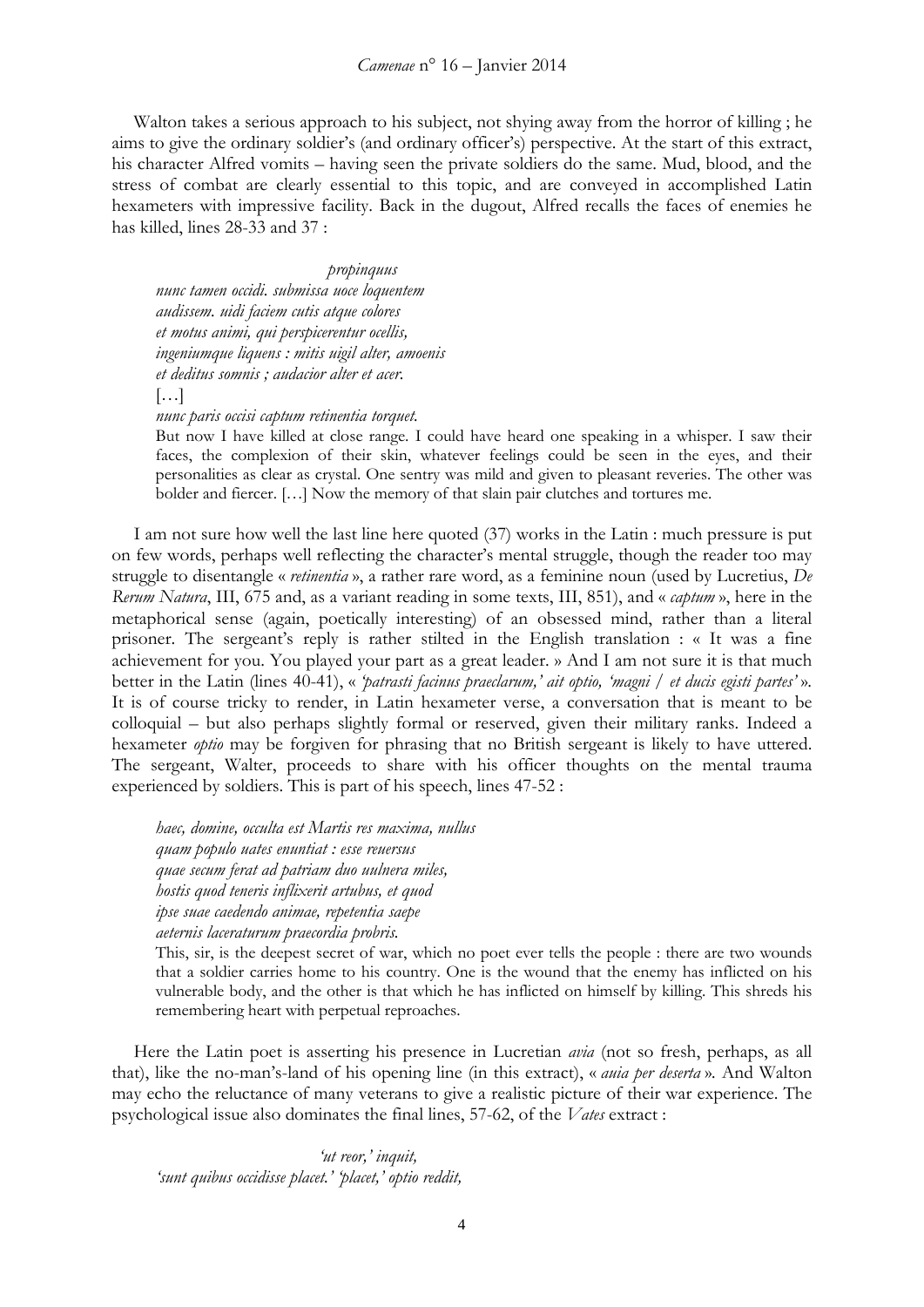*'nonnullis, inter centum fortasse duobus, qui faciunt caedem, caedem meminere libenter, atque iterum occidisse petunt. plerique uirorum sclopeti nocuum uix adducuntur ad usum.'* 

« I suppose, » he said, « that there are some people who like to kill. » His sergeant replied, « Perhaps two in every hundred like to kill, gladly remember having killed, and seek to kill again. Most men can hardly be persuaded to fire a shot in anger ».

From a historical perspective, it is interesting to consider how true this is, of various armies in various periods – I am sure Walton could point to twentieth-century historical research to back up his characters' assertions. Reluctance to shoot is probably more common among the citizensoldiers of modern democracies, conscripted for great wars. Professionals, especially standing in close ranks in earlier ages, may not have positively enjoyed firing to kill, but they cannot have shown widespread reluctance, if only for their own and their comrades' survival. In the ancient and medieval worlds, when most combat was at very close quarters, it would be more normal to kill a personal adversary (and anyone reluctant to do so would end up either as a casualty, or a liability to his own comrades). In the artificial battlefield of Homer or Virgil, if not very often in reality, it would be normal to know one's adversary's name, and to exchange boasts and insults, or occasionally more polite conversation, before lopping off limbs. Walton moves beyond classical epic to show a serious interest in the psychological impact of modern conflict on the individual. It may be common-place for modern war novels and films, as well as verse, to focus on some of these issues, so to that extent parts of his material, if not his literary method, are less than wholly original. But Walton is at least aiming to do more than tell a conventional war story in Latin.

## PAUL MURGATROYD, STEPHEN COOMBS AND MARC MOSKOWITZ

Naturally, there is far more to history than war – yet military history is a vital part of human experience ; ancient epic largely focuses on it, whenever it touches on reality at all. It may be more of a masculine interest (the majority of these Neo-Latin writers are men). And it is striking that when they look to history at all, conflict appears still to attract our poets. Paul Murgatroyd, a professor at McMaster University, Ontario, Canada, has offered several translations of *First World War* poems, in two separate issues of *Vates*<sup>13</sup>. His choices are interesting – not the most obvious and familiar ones (and some war poetry of that period is perhaps over-familiar to English-speaking readers). Of the three poems translated by Murgatroyd in *Vates* 2, the first, A. E. Housman's *Here dead we lie* (*More Poems*, n° 36) in fact dates from the 1890s, not the First World War<sup>[14](#page-4-1)</sup>. Yet much of Housman's pre-First World War poetry can be seen as relevant to the later, great conflict, and perhaps prefiguring it.

Religious story-telling can also be considered, if not fully « historical », then at least legendary (similar in a way to some of Cabrera's work). Stephen Coombs, a retired teacher living in Stockholm, has attempted to add to this fertile Neo-Latin genre, in the unusually challenging metre of galliambics, and taking as his subject St Wite, a lesser-known Saxon martyr from his native Dorset<sup>[15](#page-4-2)</sup>. And if early legend forms one end of the contested historical spectrum, modern politics is material for future historians. The American poet Marc Moskowitz gives only a brief, enigmatic introduction to his *Fabula Vulpina* : « This poem was written as a response to some recent political happenings in the USA<sup>[16](#page-4-3)</sup> $\gamma$ :

<span id="page-4-0"></span><sup>13</sup> P. Murgatroyd, *3 First World War poems*, *Vates* 2, autumn 2010, p. 16– 18 ; *2 First World War poems*, *Vates* 4, autumn– winter 2011– 12, p. 7– 8.

<span id="page-4-1"></span><sup>14</sup> *The Poems of A. E. Housman*, A. Burnett, ed., Oxford, Clarendon Press, 1997, p. 451 (note on date), p. 137 (poem).

<span id="page-4-2"></span><sup>15</sup> S. Coombs, *Narratio Sanctae Candidae*, *Vates* 3, spring 2011, p. 13– 16.

<span id="page-4-3"></span><sup>16</sup> M. Moskowitz, *Fabula Vulpina*, *Vates* 1, summer 2010, p. 13.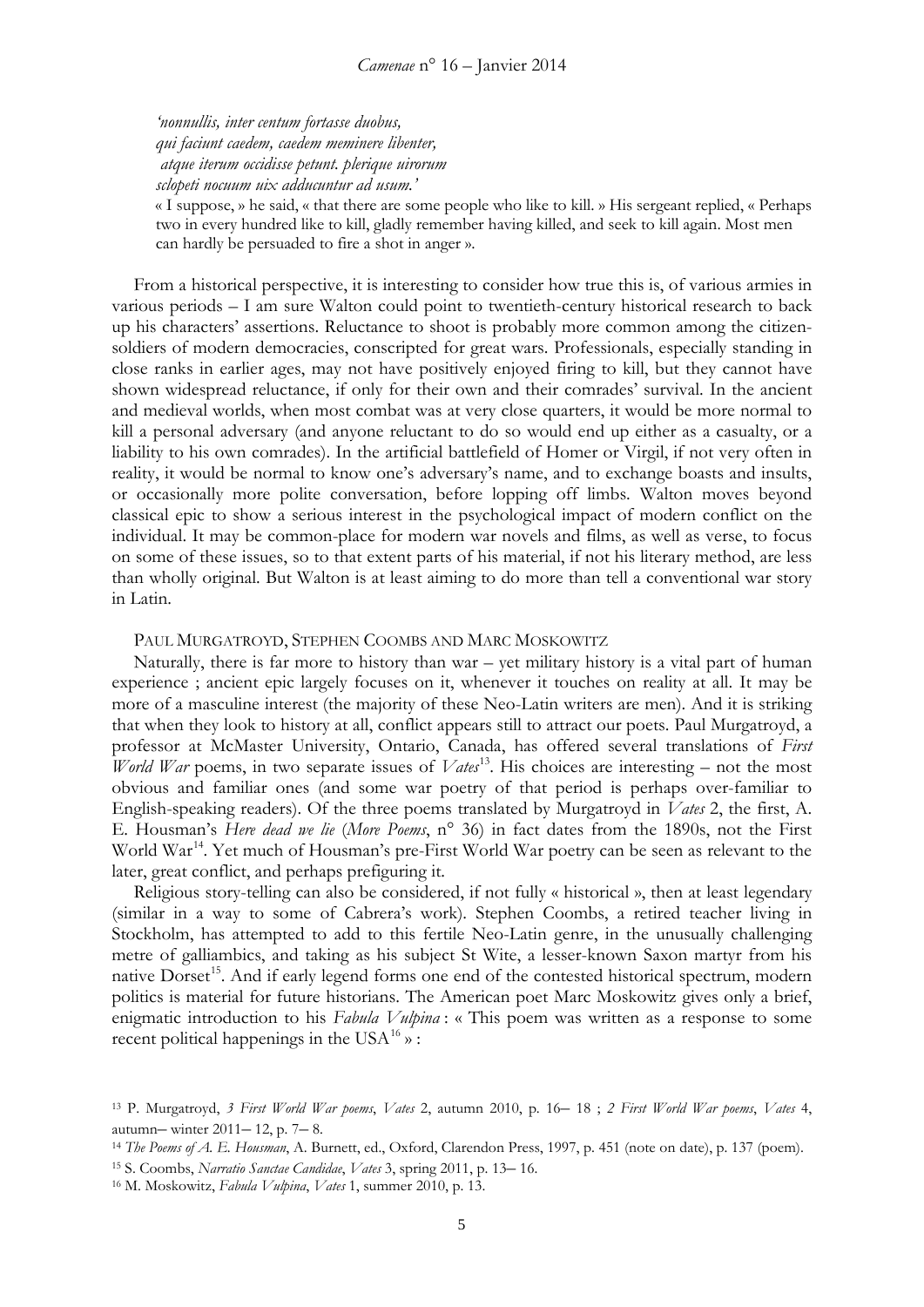*fabula quam recitas, uulpecula, prouocat ignem. osa es tu quercum, quercus nunc ecce perusta. forte sed esuries, quondam, sine quoque patrono ; frustra per siluam quaeres uestigia glandis*.

The story you tell, little fox, incites a fire. You hated the oak, so now behold the oak in ashes. But perhaps you will hunger, someday, without all your patrons ; in vain you will search through the forest for traces of an acorn.

This little poem plays with the long tradition of using Aesopian fable, with its abundance of foxes, for political ends. What are the « Pros and Cons » of its presentation ? I don't really care, even in 2012, a mere two years after the poem's publication, what the precise circumstances in American politics that sparked the poem may or may not have been. No doubt one can make a guess, look back at the newspapers (or television : Fox News ?) of the time, or in this case simply ask the author : but that's not really the point. The poem, as here presented to the public, is not provided with enough contextual information to be politically or historically meaningful ; that may indeed enhance its poetic charm, giving an air of universality to something that (presumably) started off in a specific, perhaps even parochial and rapidly forgettable, episode in the everchanging and highly-charged public sphere.

## STEPHEN PERKINS

Even shorter, but in a way less enigmatic, is the fourth of *4 Haiku* by Stephen Perkins which (re)appeared in the first issue of  $Vates^{17}$  $Vates^{17}$  $Vates^{17}$ . It reads as follows, in Latin and English.

*seruus captus in proelio prius miles timeo noua* Captured as a slave in battle, I, a soldier, fear uncertainty.

By its very brevity, the haiku invites varied angles of interpretation ; its intertextuality is not, perhaps, deliberate, but nevertheless potent. It makes me think, for example, of Horace, *Carmina*, III, 5, 5 : « *Milesne Crassi coniuge barbara*… » For that prisoner, « *nova* » have certainly taken place, not necessarily to his own disadvantage – it rather depends on the wife – and to the shame of poet, *princeps*, and *patria*. But most captured prisoners in the ancient world could indeed expect death, or extremely unpleasant forms of slavery. What kind of war was this ? If civil, the ordinary soldier might hope for rapid freedom, as long as he changes sides (and Horace, after all, had fought for the killers of Julius Caesar). But if his captors are of a very different culture, the new things he faces could be simply baffling, as well as potentially deadly. The potency of such issues has not gone away, in the modern world. From the Second World War (now nearly seven decades behind us), one recalls continuing controversy over how the Japanese treated prisoners, both Western and Asian. And conflicts still rage, often combining the peculiar brutality of tribal rivalries with civil war.

As an example of this continuing contemporary resonance, one may note the coincidence of two small stories published on the same day, 9 October 2012, in the same British newspaper. On the one hand, the death is announced, at the age of 93, of a notable prisoner of the Japanese, Eric Lomax, who wrote about his experiences on the « death railway » which the Japanese forced their prisoners to help construct ; on the other, as part of a daily series reprinting the headline

<span id="page-5-0"></span><sup>17</sup> S. Perkins, *4 Haiku*, Vates 1, summer 2010, p. 14– 15. Perkins' haiku were originally published in « The Heresy of Latin Haiku », *Classical Bulletin*, 78, 1, 2002, p. 67– 68. *Cf.* other Latin haiku at *Tonight they all dance : 92 Latin and English Haiku*, D. Sacré and M. Smets, ed, Wauconda, Bolchazy– Carducci, 1999.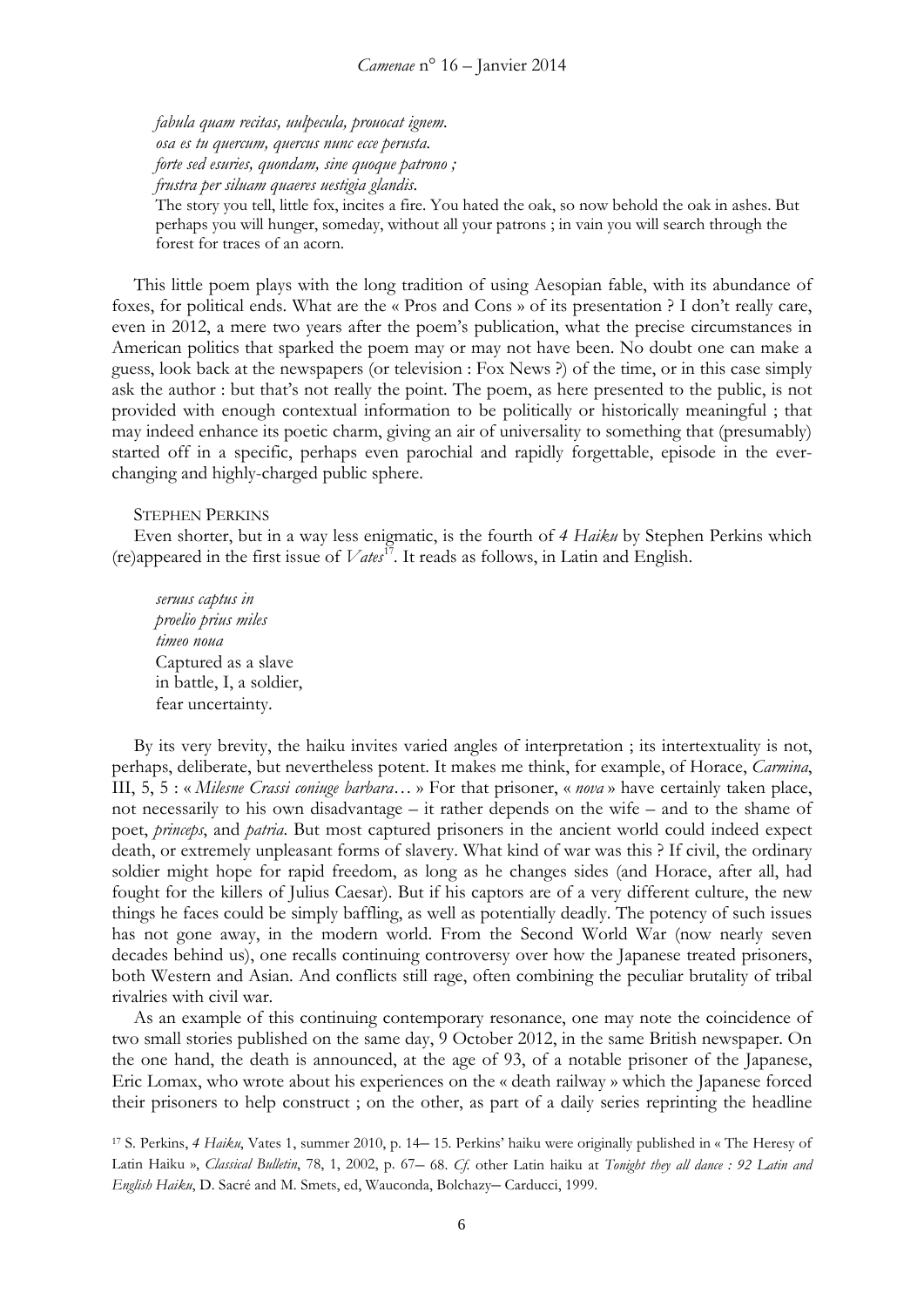news of seventy years earlier, the topic happens to be largely symbolic reprisals inflicted on modest numbers of British and German prisoners by their captors. (One side puts 2 500 captives in chains for a perceived breach of the accepted rules, and the other side retaliates by chaining an equal number.) Under the sub-heading « Dignity Hurt : Nazi Complaint » the extract ends :

While Nazi radio stations yesterday continued to broadcast long diatribes against the British for their alleged ill-treatment of prisoners, there was a distinct change of tone in the comments. Previously, the Germans had pretended to be concerned only about breaches of international law involved, but yesterday British « brutalities » were described as an affront to the « dignity of German troops ». Berlin radio, repeating the allegation that German prisoners taken in the Commando raid on Sark had been tied, said : « It amounts to a relinquishment of all those remnants of soldierly chivalry which it has been possible to preserve in these days of highly mechanised and therefore also highly impersonal warfare[18.](#page-6-0)

This is of course German propaganda (viewed through the lens of British propaganda). One inevitably notices the obvious and appalling hypocrisy of a regime that can expect chivalry on one front, while murdering huge numbers of civilians, and also captured Russian soldiers, at the very same time, elsewhere in its empire. Nevertheless, the attitude is also a genuine one : in certain areas of that war, there was an expectation on both sides that things would be played by an implicitly agreed set of rules, and that prisoners would be treated humanely. The very fact that treatment is portrayed as harsh, which would elsewhere be far kinder than the normal savagery, serves to emphasise the point. Similarly, in the Far Eastern theatre, it was the Japanese refusal to adhere to the expected Western norms of treatment of prisoners that so horrified their enemies : although even in Europe, such norms were only partially observed – in German-British conflict (mostly), for example, but certainly not in the larger and more ideologically poisoned German-Russian arena.

Even so, the emotions of a prisoner who had just been captured by an enemy he expects to be « civilised » could well reflect the uncertainty of Perkins' haiku. The transition from « *miles* » to « *captus* » – and possibly « *servus* » also – was potentially traumatic. Only if the captivity did turn out to be benign, could the prisoner begin to relax and await the end of the war, or a chance to escape ; and dangerous « *nova* » could remain a threat, perhaps producing a new, harsher regime in the camp ; a winter march to new quarters ; or accidental bombing by his own side. Thus a short poem, not in itself historical, can still be of interest to the poet-historian, for encouraging historical thoughts in the reader.

And indeed, given the enigmatic nature of the haiku genre, is this brief poem necessarily even to be read as about real warfare or captives ? In another classical context, the purely literary, it might make us think of the juxtaposition of those two over-worked topoi of love poetry, « *servitium amoris* » and « *militia* » : if a lover is speaking, and he (or indeed she : though the masculine gender is implied by the grammar) has just realised the rules of the game have been changed, and he has been captured when he expected to be a freelance soldier, then an element of half-serious, half-playful fear could enter the equation. There may be nothing very remarkable in the poem itself, as a piece of modern Latin : but the potential range of interpretations does appear intriguing.

## CHRIS KELK

It may merely be rash speculation to read lighter, amorous overtones onto a poem ostensibly dealing with so serious a matter as prisoners of war. But social history – including the history of relations between the sexes – can also offer a fertile field for the Latin versifier, as in the actor

<span id="page-6-0"></span><sup>18</sup> *The Daily Telegraph and Morning Post*, London, 9 October 1942 : reprinted in *The Daily Telegraph*, 9 October 2012, p. 30 ; Lomax : ibid. p. 2. Lomax's obituary (published in the same newspaper the following day, 10 October 2012, p. 31) records his eventual reconciliation with his repentant torturer.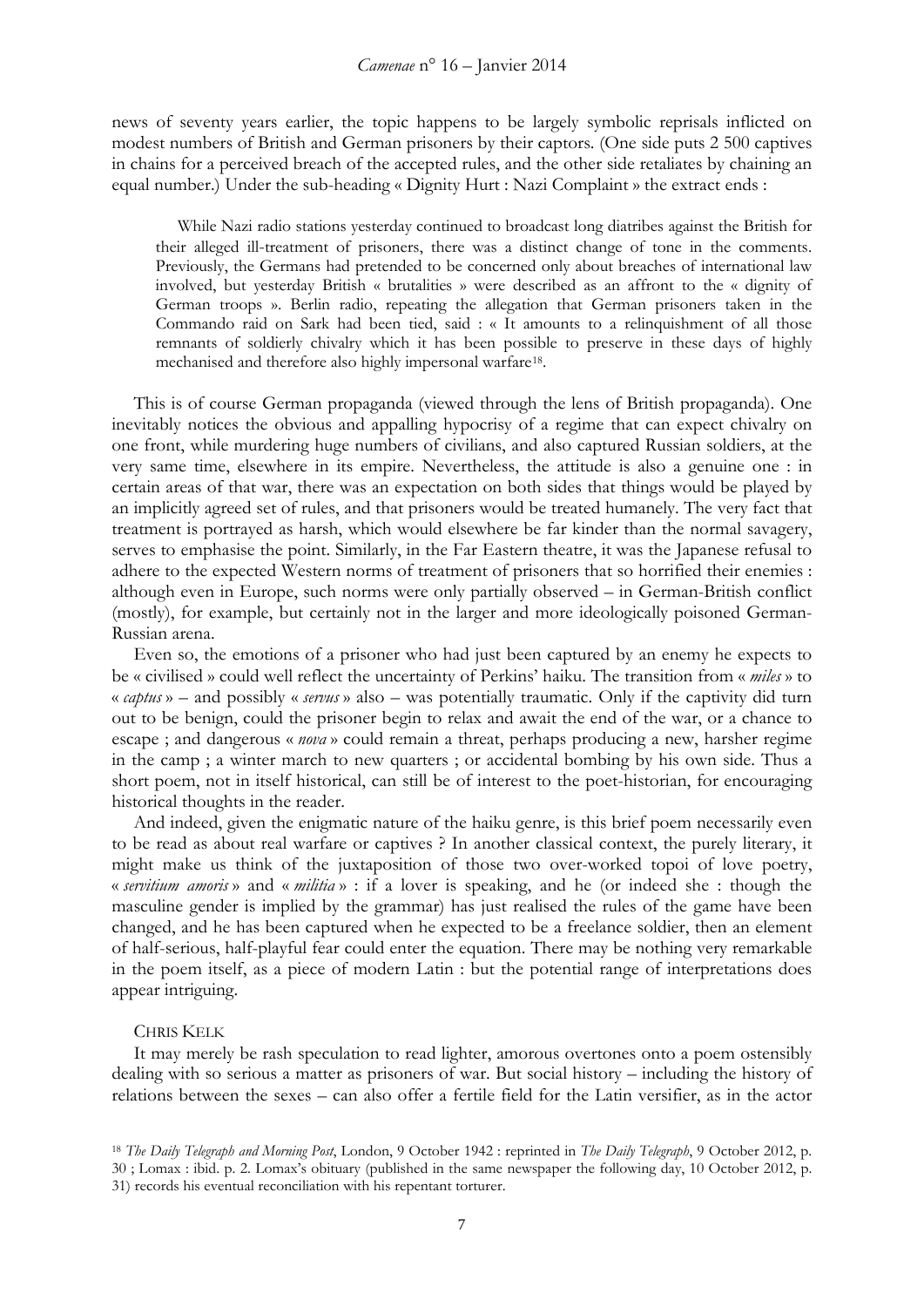and translator Chris Kelk's *A View of Old Oxford*<sup>[19](#page-7-0)</sup>. The focus of the amusingly scurrilous original, by John Barry, a friend of the translator, is the dramatic social changes in Oxford between the 1960s and the 1980s, mainly due to the integration of female students into colleges that were formerly all-male. As a result, the modern student is « maybe capable of seeing / A woman as a human being. / (I'm told they are.) » : in Kelk's elegant elegiacs, « *forsitan agnosces dominas se iungere genti* / *humanae : uerum hoc dicitur esse mihi* »*.* The sexual frustrations of previous generations are entertainingly described, largely in language too exciting for this article. With nine men for each woman, it was likely that some male students would struggle to find a girlfriend :

*hic docta est classica lingua cuius nos unum novimus inde modum – optatum.*

In Barry's smoothly-rhyming original :

We learnt the Latin tongue and Greek And we could write them (though not speak) Like any native. Gender and tense we understood, Person and number, but one mood – Just the optative.

Kelk's translation wisely does not attempt to convey all the details of this English stanza, or its jaunty phrasing : the key joke is the word « optative », emphasised in English by rhyme, and the end of the stanza, and in Latin, perhaps more effectively, by the enjambement from one couplet to the next. Though it was (and is) true enough that students could not speak the ancient languages they wrote with ease, the word « native » is primarily there for the rhyme, and can well be omitted in Latin. There is an amusing image of male classics undergraduates languishing in an optative mood (turning a grammatical technical term into a psychological problem) : in other words, unable to meet the girls who had instead chosen to study at such new, trendier, fullymixed institutions as the University of Sussex, to which they felt intellectually superior, but still, as the seaside postcards almost say, « wished they were there ». For at Sussex, « They could enjoy their university, / No constant state of woman scarcity ». In Barry's previous stanza (and this is as far as I feel ought to go…) :

While there was no-one to give *us* sex The Oxbridge failures down at *Sus*sex Made hay with Cupid.

I am not sure that this is so successfully rendered by Kelk (indeed it would be fairly challenging to convey the full range of British social snobbery involved)<sup>[20](#page-7-1)</sup>, but the essential point is given, that lesser university towns « *magnos / pulchrarum numeros cuique dedere uiro* »*.* Whether the Oxford classicist would be quite so successful with the Sussex girls as he assumed, given unlimited access, I leave the reader to speculate.

A similar example of « old » Oxford attitudes, from the earlier part of the twentieth century, may be found in the humorous verses written by « Gerard » (a pseudonym), printed in Oxford,

<span id="page-7-0"></span><sup>19</sup> C. Kelk, *A View of Old Oxford* [translation of English verse by J. Barry], *Vates*, 5, summer 2012, p. 21-26.

<span id="page-7-1"></span><sup>20</sup> For non– British readers, « Oxbridge failures » probably needs explanation. Admission to Oxford and Cambridge universities is very competitive, and many try and fail to get in ; usually, only those from exclusive, expensive schools who are not quite clever enough (but wish they were) would be looked down on in any way as « failures » or « rejects ». The type still exists, and its natural habitat is Exeter or Durham.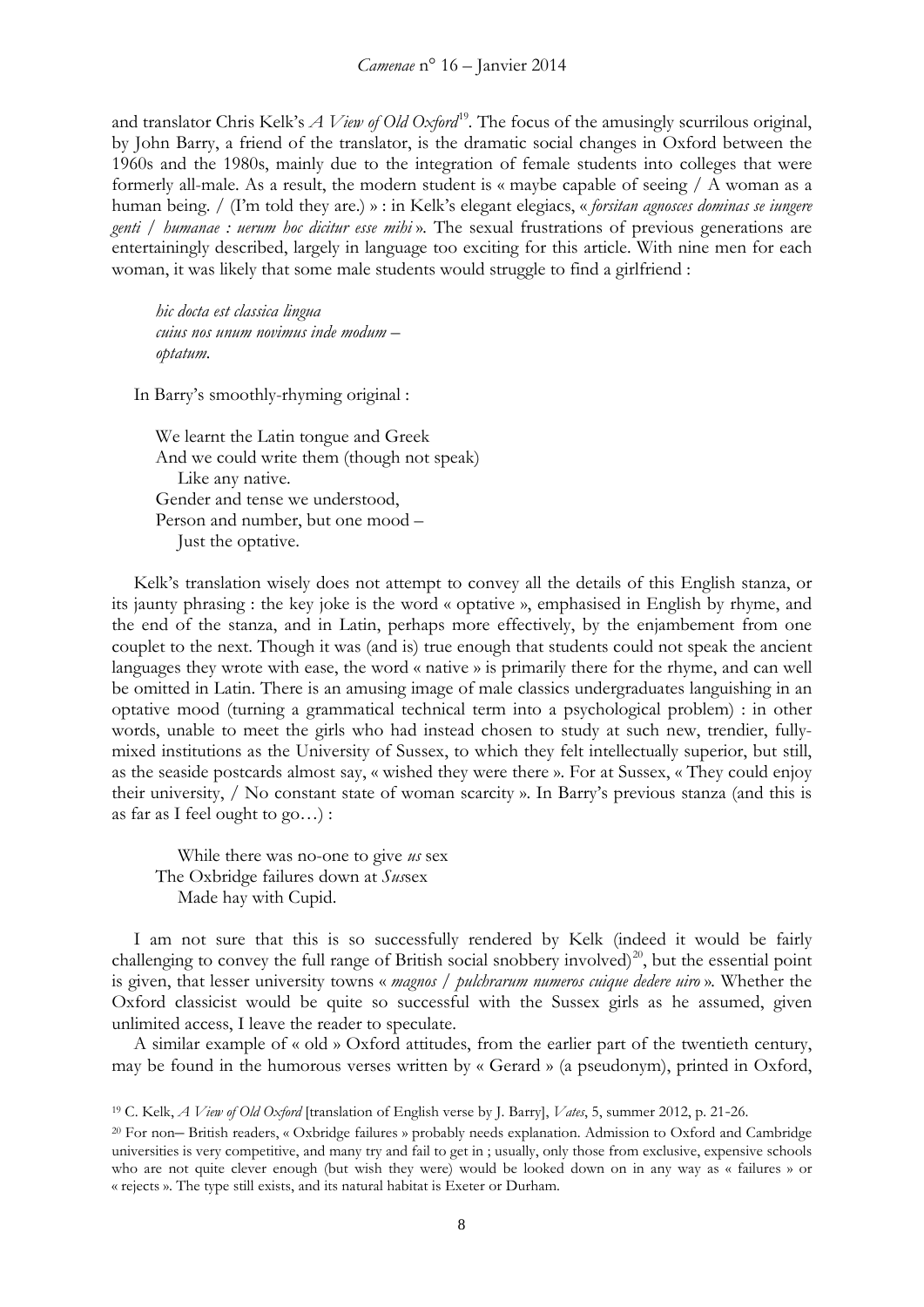and allegedly published by the « Bedford Purity League » – which I strongly suspect to be a pseudonymous publisher, not because the town of Bedford lacks purity, but because the book itself does<sup>[21](#page-8-0)</sup>. Gerard's view is more carefree than Barry's. The presiding spirit of the book is the « undergraduette », that is to say a member of one of the women's colleges – a term that would doubtless horrify modern feminists, but would have been acceptable to most readers at the time – « complete with scent and cigarette » ; and if the indolent undergraduate does not seek to kiss her, it is only because he is already daring to kiss his landlady's daughter. « Even the aesthete has his uses », and even – for Gerard is obviously a tolerant man – « the Frenchman » : « But God knows what the Dons are for ». (« Dons », in this instance, I should perhaps explain to non– British readers, means the professional academics who theoretically exercise some authority over the students.) As to the darker side of life, one should beware what « Issues at dusk from Balliol's door...<sup>[22](#page-8-1)</sup> ». The comparison of Gerard's and Barry's differing humorous views of Oxford's past social life suggests that there are always at least two ways of looking at such things ; and the circumstances are indeed now largely alien to modern students. Kelk's attempt to put this issue of social history into lively Latin may be only partly successful – I am not sure how well it would work without the English, or for readers not intimately familiar with the older English universities – but I am grateful for his attempt (not least for introducing me to Barry's original), and feel that it shows how rich a vein for Neo-Latin might potentially lie in social or local history.

## OTHER POSSIBLE APPROACHES

Another fruitful place to seek inspiration is in visual art, with its rich historical associations. In a recent workshop in Michigan, where I aimed to introduce aspiring versifiers both to the techniques of Latin verse, and to a poet's ways of looking for source-material, a visit to the local art gallery proved inspirational for a number of participants<sup>[23](#page-8-2)</sup>. There would be plenty of ideas in such provocative exhibitions as the recent show at Hampton Court Palace devoted to the sex-lives of Stuart courtiers, « The Wild, the Beautiful and the Damned<sup>[24](#page-8-3)</sup> ». Whether their tone is frivolous or not, poets need something interesting to say. When they are bold enough to take on serious historical questions, as I would like to see them doing more often, poets should address what is controversial, important, potentially dangerous ; they need not take any particular political position on it – though perhaps it leads to more boring poetry if they take a boringly obvious, conventional position.

In the remainder of the present essay, therefore, I would like to move on from consideration of previous approaches to history, as exemplified in some particular recent poems of which I am aware, to consider some possible topics for current and future writers – which may indeed, in some cases, have been taken up already in poems I have not yet seen. I am less interested, in fact, in the specific topics – there is little point, perhaps, in such suggestions, unless they are carried vigorously into action, and most poets prefer to choose their own subjects. What concerns me more is the level of historical seriousness that Latin verse should aspire to, which I feel ought to (but often does not) equal that of prose history, or other artistic genres such as the novel or film. There, as in everyday life, we can observe the vigorous tone of debate, and the diametrically opposite opinion that can be, quite reasonably, held by intelligent people on different political

<span id="page-8-0"></span><sup>21</sup> [« Gerard », pseud.], *My Oxford*, Oxford, [Bedford Purity League], 1930.

<span id="page-8-1"></span><sup>22</sup> Those who know Balliol College, Oxford as close neighbours – and I address here, particularly, the members of Trinity and St John's Colleges – will need no warning. I do not quote what follows, because, while (possibly) acceptable in 1930, it would be thought offensive in the twenty-first century. Lines and phrases quoted from *My Oxford*, poems 3, 5, 6, 7, 8 and prologue.

<span id="page-8-2"></span><sup>&</sup>lt;sup>23</sup> Some of the results may be seen on the « Inter Versiculos » website, hosted by the University of Michigan, together with videos and summaries of teaching sessions and a public reading. The site is at : http ://www.umich.edu/~rclatin/iv/index.html

<span id="page-8-3"></span><sup>24</sup> The accompanying catalogue is : Brett Dolman, *Beauty, Sex and Power*, London, Scala, 2012.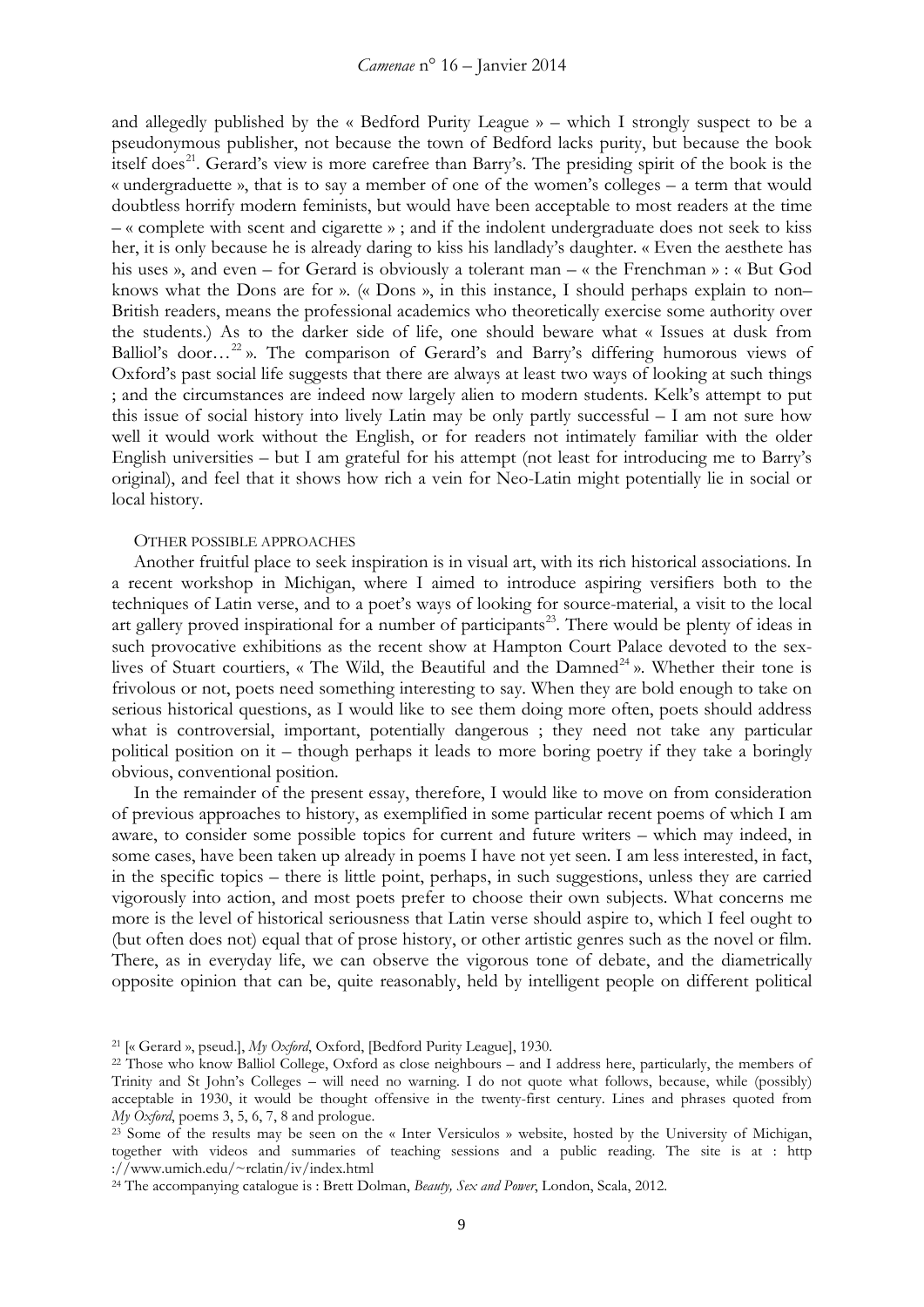sides. This diversity can be smothered in a blandly synthesised historical landscape such as Cabrera's Mexico.

Let us start with the words of a deliberately provocative current figure : Boris Johnson, British classicist, journalist, and politician. A classic European, but no friend of its political structures :

On July 1 next year [2013], Croatia becomes the 28th member of the European Union, and under the terms of the Treaty of Maastricht this new, proud sovereign state – not yet two decades old – must accept the entire corpus of EU law ; and she must place her neck in the noose of the single currency. Unlike Britain or Denmark, the Croats have no opt-out. They are now legally obliged to give up the kuna for the euro, and I say, don't do it, folks. It is not only a mistake. To submit to the euro would be a stunning refusal to learn the grim lessons of recent Balkan history. [...] The euro makes an absolute mockery of independence, self-determination – all the things so many Croats fought and died for. Sure, the tyranny of Brussels is not a violent one [to which I might add the single word, *yet*] and it is not as poisonous as the tyranny of Belgrade. It is a velvet kind of tyranny, but a tyranny none the less.[25](#page-9-0)

It does not matter whether or not you – as a cultured, European, Latinate reader – agree with these deliberately provocative opinions. It is entirely reasonable to disagree strongly, and to argue against them. But what does matter is that they are expressed – in one of the highest-circulation serious newspapers in the English-speaking world – by a highly-cultured, Latinate writer, who is the elected mayor of the most multi-cultural city in Europe – with a very large French-speaking population, as well as significant communities from virtually every other nationality in the world. He may indeed represent a centre-right party, but no sane person would call it an extreme or farright one, and it is currently in a governing coalition with a smaller, even more centrist, grouping. And he was elected in a city which leans, in most respects, towards the centre-left rather than the centre-right, which would hardly have been possible had the electorate perceived him as in any way a rabid extremist. So – whether officials in Brussels like it or not – these are mainstream views, in a major nation within the European Union.

The future of Europe, it seems to me, is very much a suitable topic for present and future Latin poetry. It has a strong historical dimension, as well as a strong relevance to contemporary politics. And widely differing views are held on it, quite legitimately (though some might wish to stifle debate in favour of a spurious uniformity), both within individual nations, and across the continent in which all Europeans hope to continue living in peace, both within and without the political structures of the European Union. Croatia, as a relatively small European nation, with a language little understood in most other countries, is perhaps even more suited than some larger nations to be part of a revival of Latin historical verse – by its own citizens, should they wish to ; or by others, should they wish to select Europe's threatened diversity as a topic. Croatia's heritage as a nurse of Latin poets, not least in the once-independent port-city of Ragusa (Dubrovnik) also deserves celebration<sup>[26](#page-9-1)</sup>.

Unsurprisingly, the award of the 2012 Nobel Peace Prize to the European Union did not meet with universal approval. The mayor of London was predictably provocative in his response, suggesting (unseriously) that the Norwegian judges might have been drunk ; and (more seriously) that a better recipient would have been the former British Prime Minister, Margaret Thatcher, who faced down the Soviet threat in the later stages of the Cold War<sup>[27](#page-9-2)</sup>. While many in Eastern Europe may agree, she remains an extremely controversial figure in her home country (mainly for domestic political reasons). Just as Cabrera's view of Juárez, a full two hundred years after his

<span id="page-9-0"></span><sup>25</sup> Boris Johnson, « A beautiful nation is placing its head in the Brussels noose », *The Daily Telegraph*, London, 3 September 2012, p. 20 [with my own comment, « yet », in square brackets].

<span id="page-9-1"></span><sup>26</sup> Cf. V. Vratovic, *The Croatian Muses in Latin : Musae Croaticae Latini Sermonis : Hrvatske Muze na Latinskom*, Zagreb, The Bridge, 1998.

<span id="page-9-2"></span><sup>27</sup> B. Johnson, « Don't honour a Brussels office block – give the Nobel to Maggie », *The Daily Telegraph*, London, 15 October 2012, p. 24.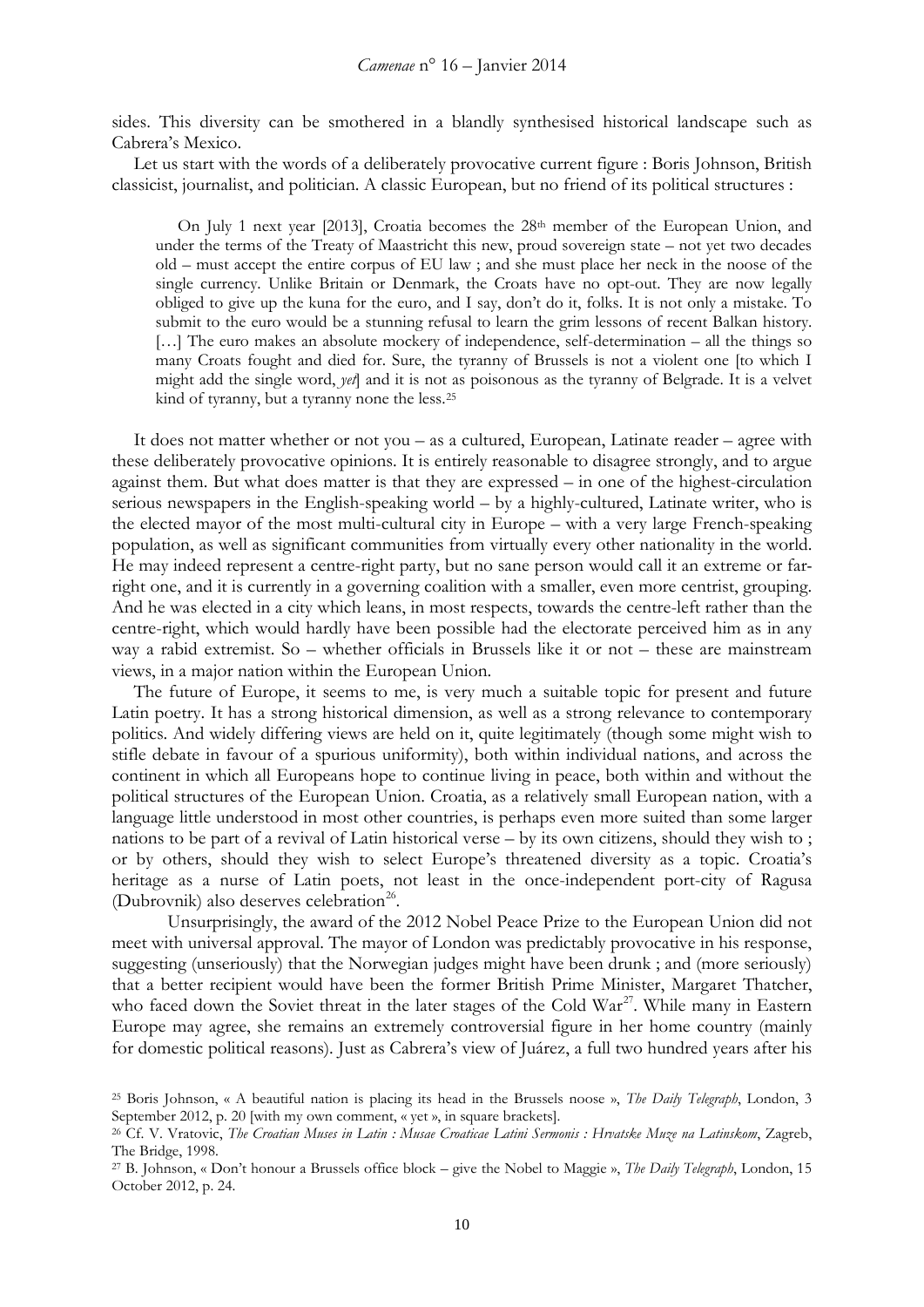birth, might be open to challenge by other Mexicans, it would undoubtedly be wise to anticipate virulent British opposition to any celebration of Thatcher – even in a medium so arcane as Latin verse, should anyone care to do so. A more measured and nuanced poetic response, though, might be both better history and better verse, and avoid the extremes of panegyric on the one hand, and jejune vituperation on the other. Those letters which were published on the same day as Johnson's Nobel comment, on the facing page, are all critical of the award – newspaper editors, and readers, can be selectively biased, but this again represents a genuine strand of opinion. Like Johnson, one letter-writer puts forward NATO as a more valuable contributor to peace than the EU ; another calls the latter « an uneasy alliance of member states eating and stealing from the same trough » ; while, in a wry observation on the various crises which seem, at the time of writing, to threaten the eurozone, a third simply asks, « I assume the EU was not nominated for the Nobel Prize for Economics  $P^{28}$  $P^{28}$  $P^{28}$ ».

These are issues, then, that seem worth the attention of poets, as well as political commentators. Will they fudge the issue, or take on the challenge of depicting disagreement ? Poets in any one European language have little chance of being read, outside their own linguistic community : of course they may – if lucky or highly successful – be translated ; but translation raises its own interpretative issues, and is an honour accorded to few poets, and even more rarely accompanied by a large volume of sales. The Latin poet will naturally reach only a Latinate readership, which will not be very large : but at least it has some chance of being genuinely international, and thus there is a real chance of provoking thoughts on serious subjects that might not otherwise reach a foreign audience, and explaining such things as the fears, the mentality of a particular nation, in a tongue that all can share, and which offers (in a common British sporting metaphor), a level playing-field.

# *GO TELL THE SPARTANS*

Let us move on, to a comparison with a different art-form, far more popular than verse (in any language). We should not be ashamed of copying its methods, when it has something interesting to offer. My example is a war film, now not very well known, set in Vietnam in 1964, starring Burt Lancaster : *Go tell the Spartans*<sup>[29](#page-10-1)</sup>. The title for the film, with its direct classical reference, is dramatically different from the very downbeat and literal title for the novel on which it was based, Daniel Ford's *Incident at Muc Wa*[30](#page-10-2)*.* Ford's choice is, naturally, deliberate : it is just a minor incident, at a place no one is expected to have heard of – to those involved, however, it is either fatal or traumatic. Why, then, should a classical epigram intrude into modern warfare ? Because of a French inscription, on a cemetery from their conflict a decade earlier, which the American soldiers and their local allies stumble upon, before they in turn are attacked by « Charlie » : their enemies, the Viet Cong (« Victor Charlie » in standard wireless code), littleunderstood by the Americans, understood rather too well, and arbitrarily murdered, by their fellow Vietnamese. Here is Simonides on the Spartan dead at Thermopylae, reinterpreted in imperfect French : « ETRANGER / DITES AUX SPARTIATIS / QUE NOUS DEMEURONS ICI /PAR OBEISSANCE A LEUR LOIS », translated by an educated corporal for his less-learned officer, « It says, roughly : Stranger, when you find us lying here, go tell the Spartans we obeyed their orders ». While the details of the ancient battle, and the literary allusion, are lost on the officer, he is impressed by the number commemorated : « You think there's 300 French buried here ?<sup>[31](#page-10-3)</sup> »

<span id="page-10-0"></span><sup>28</sup> *The Daily Telegraph*, London, 15 October 2012, p. 25 : letters from R. Stephenson, T. Savidge, S. Baldock.

<span id="page-10-1"></span><sup>29</sup> *Go Tell the Spartans*, directed by T. Post, 1977.

<span id="page-10-2"></span><sup>30</sup> The British edition of the novel is listed in the British Library catalogue as : D. F. Ford, *Incident at Muc Wa*, London, Heinemann, 1967.

<span id="page-10-3"></span><sup>31</sup> Transcribed from the film (about 38 minutes in : French wooden sign [*sic*], Corporal Courcey's speech, Lieutenant Hamilton's response) ; the phrase « Go tell the Spartans » originates in the much-older verse translation of William Lisle Bowles, which would have been familiar to many classically-educated English-speakers, even if they could not recall its author's name.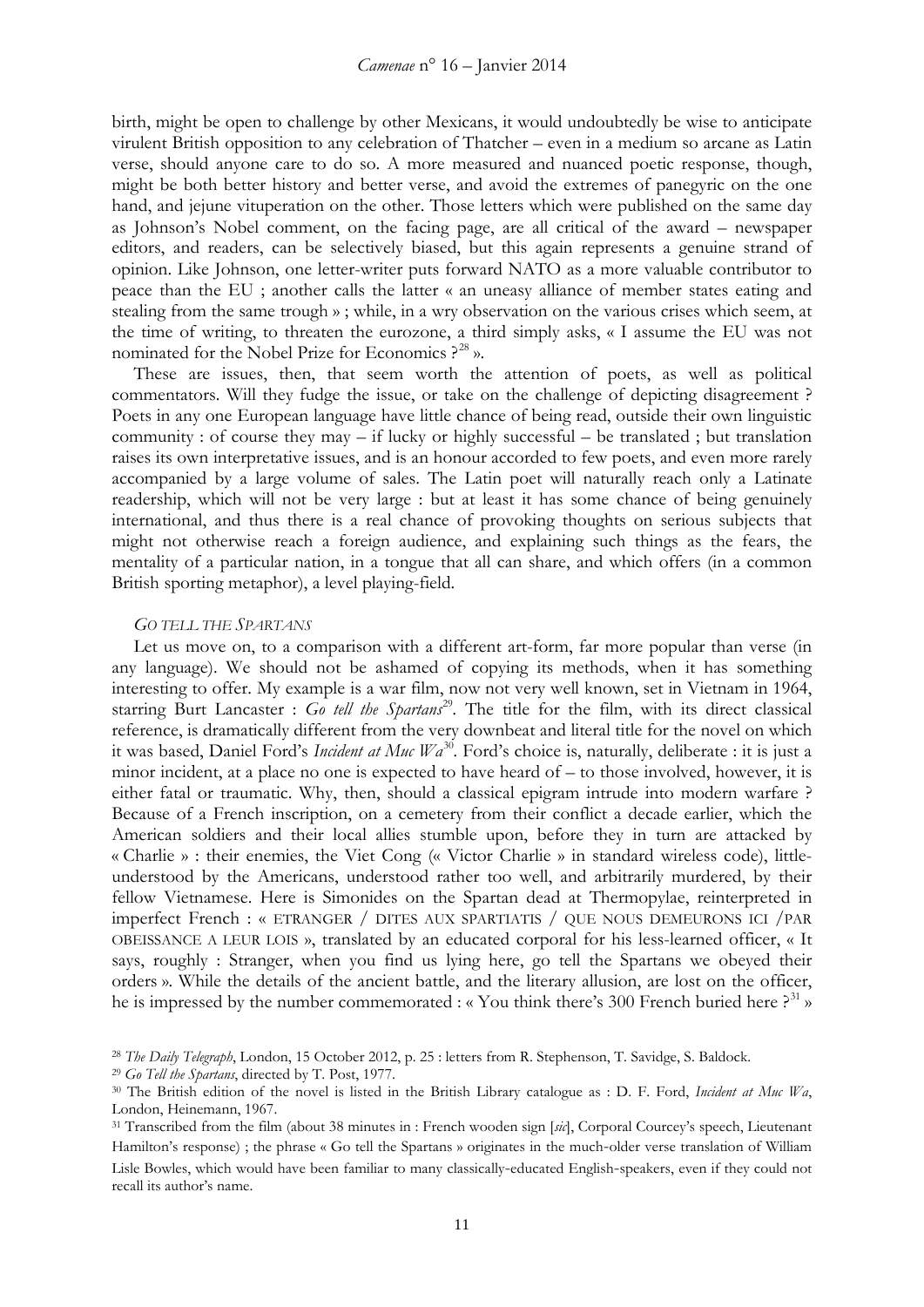Three hundred, of course, were very few to fight for the whole of Greece ; rather a lot (if literally that many) to die at Muc Wa, in muck, for… what ? Needless to say, perhaps, the rather foolish but dedicated officer is soon to join the dead, being shot early in the ensuing battle, about 25 minutes (of the film's running time) after his naive query about Thermopylae. Sophisticated, multi-layered and multi-lingual literary allusions are not essential to war films : but this one is much enhanced, in terms of its ability to provoke thought, by the choice of title and the role given to that old French inscription.

What has all this to do with new Latin poetry ? Well, I would suggest that we can learn from other art-forms, in terms of the value that can be given to allusive historical reference. *Go tell the Spartans* is not a simple anti-war epigram, in any language, and it acts as a layer of ambiguity over what might otherwise have been a simpler anti-war message, about a war that was, in 1964 when the incident took place, still a little war, for the Americans, confused and far away, but was shortly to escalate into the national catastrophe that it already was for the Vietnamese themselves, and had been for the French. When a Latin poet approaches a topic of historical or political controversy – and much of recent history should be treated as politically controversial, while much politics should be seen in its historical dimension – it is worth remembering how much depth and subtlety can be added to a literary treatment of the subject by such devices as the Thermopylae allusion, in a film about Vietnam. The less heavy-handed such allusions are, the more likely they are to impress the reader (or film-viewer), and provoke a whole series of profound reflections.

I have taken a Vietnam film only as a parallel example, rather than to suggest that particular conflict, more than any other, as material for prospective historical poets. Nevertheless, the various stages of that long-drawn-out tragedy, including the French war and the aftermath of the American war, may repay attention. The best-known catastrophe (for the French side) of their war in Indo-China, Dien Bien Phu (1954), was recently analysed for English-speaking readers by Martin Windrow, with emphasis on some of the more poignant moments of the doomed defence. The last radio message from one outpost, as it was overrun by the enemy, has an emotional simplicity that might well inspire a poet : «It's all over – they're at the command post. Goodbye – tell Gars Pierre we liked him a  $\text{lot}^{32}$  $\text{lot}^{32}$  $\text{lot}^{32}$ ». The nickname, « Gars Pierre », gives a sense of intimacy with the boyish charisma of men who had been through the Second World War and other colonial campaigns before parachuting into Dien Bien Phu : men like the Breton Colonel, « Gars » Pierre Langlais, from a region resistant to « the arrogance of Paris », « a grown-up whisky drinker, famous for his sulphurous temper<sup>[33](#page-11-1)</sup>», whom his subordinates remembered to say that they liked, as their resistance finally collapsed.

The Vietnamese poet Nguyen Chi Thien, who died on 2 October 2012, might act as a source of inspiration to Latin poets thinking of tackling tough political subjects. For him, poetry was certainly not just a recreation, or an art-form devoid of direct personal consequences. Imprisoned and persecuted for many years by the Communist regime, he was forced to memorise his work, and to take great risks to get it published in the outside world ; « what a paradise the French occupation seemed, in retrospect !<sup>[34](#page-11-2)</sup> » He was himself inspired by the eighthcentury Chinese poet Li Bai – who sounds, to the European classicist, somewhat Epicurean, and with resonances in his life-story of Horace or of Ovid. But he did not lose himself in the more romanticised aspects of a poetic past, instead retaining a hard-edged determination. That hardened edge might well help to sharpen the products of future Latin poets, too ; even though, let us hope, few of them are likely to be faced with such political persecution, they may have acute personal difficulties of other kinds, and may also wish to engage more directly with the challenges of history and politics.

<span id="page-11-0"></span><sup>32</sup> M. Windrow, *The Last Valley : Dien Bien Phu and the French defeat in Vietnam*, London, BCA, 2004, p. 608.

<span id="page-11-1"></span><sup>33</sup> *Ibid*., p. 299.

<span id="page-11-2"></span><sup>34</sup> Obituary of Nguyen Chi Thien, *The Economist*, 13 October 2012, p. 106.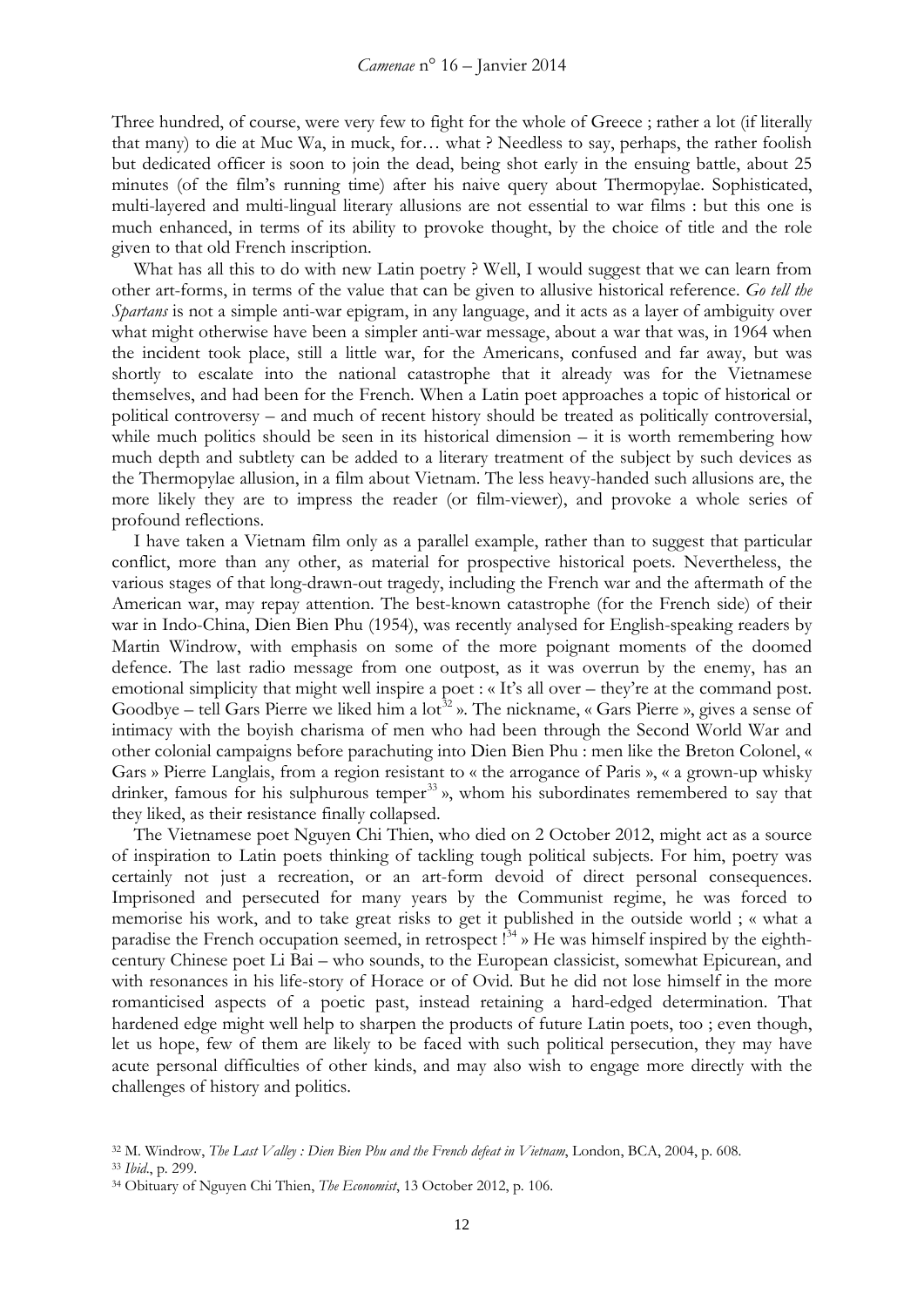#### DAVID MONEY

It will not, I hope, seem too narcissistic to mention fairly briefly some of my own attempts, both as poet and as editor, to bring the topic of history and contemporary Latin poetry together. In two commemorative collections, I have addressed the impact of battles that took place 300 years ago (marking the anniversaries in 2006 and 2008, of Ramillies, 1706, and the campaign of 1708) : deliberately choosing events that were not well known to the modern educated reader, whether in Britain or in Belgium (where the events took place).<sup>[35](#page-12-0)</sup> My Belgian colleagues, within and outside the Neo-Latin community at the university of Leuven, were happy to take an interest, once the project had been suggested, but would have been unlikely to have come up with it for themselves. The intention was not to be deliberately obscure : I do think these events were important at the time, and that their historical significance remains considerable. But focusing on something less obvious also provides an interesting challenge, and an encouragement to both poet and historian to go beyond their usual « comfort zone ».

The range of poetic responses, particularly in the second volume<sup>[36](#page-12-1)</sup>, proved interesting. Some modern poets felt happy with attempting to engage with the events of 1708, either on a level of detailed historical description (like Tom Ford, Martin Freundorfer) or of over-the-top panegyric, in the case of Massimo Scorsone's extraordinary 250-line poem in the shape of a triumphal column. In the cases of Ford and Scorsone, this was combined with metrical experimentation and exuberance. Others were willing to oblige the editor by contributing (for which he was, and remains, duly grateful), but less engaged with the historical topic. One of the approaches that amused me the most – because it so clearly tries, and fails, to be relevant – was that of Karin Zeleny, essentially a love-poet, here being asked to go well outside her normal range of interests, in a direction that was not immediately congenial. Ironically, though, what could be more relevant to the essential question, « What, if anything, does this history mean to us ? », than a response that suggests it doesn't mean very much, in itself, but can nevertheless serve as a source of inspiration for some new poetry that goes off on a tangent ? Poetry need not be direct in its approach to any topic, and is often enhanced by allusiveness and uncertainty. Perhaps I delude myself, as a historically-minded editor, in being proud of having elicited verse that resists my own historical aims : nevertheless, I am. If that were all, the enterprise would have to be judged a failure; but surrounded by more direct and serious engagement with history, both from poets and from historians of local, national and international distinction, a degree of disengagement has its own distinctive charm.

Historical anniversaries, of a more famous kind, can indeed produce a rather dangerous level of contemporary resonance. In Putin's Russia, for example : « The historical significance of the Patriotic War of 1812 meant that there was a political dimension to the bicentennial. The weakening of Russia's position in the world after the collapse of the Soviet Union makes historical episodes in which the country played a key role in world affairs very important for the government and society<sup>[37](#page-12-2)</sup> ». That is all very well, and the whole Napoleonic period offers very suitable material for both specialist historians, and poets in any language ; but a more detached view of those events, than one promoted by a particular modern government not noted for its liberality, might be desirable. Creative writers offering an international view, even using an international language such as Latin, could be well placed to add to the body of literature that responds to history. My own recent re-reading of Tolstoy's immortal blockbuster *War and Peace* (in English translation) found rather more satisfaction, from a historian's as well as a literarycritic's viewpoint, in the « peace » parts than in the « war ». Can our genre do any better ?

In a more recent poem, *Murus Magnus*, which takes its title from a commemorative wall in the American military cemetery near Cambridge, I attempt to fashion a fitting response to a central

<span id="page-12-0"></span><sup>35</sup> Also the siege of Lille, 1708 : a city now firmly in France, but only restored to France by the peace treaty of 1713 – otherwise, it would probably now be in Belgium.

<span id="page-12-1"></span><sup>36</sup> *1708 : Oudenarde and Lille*, D. Money, ed., Cambridge, Bringfield's Head Press, 2008.

<span id="page-12-2"></span><sup>37</sup> A. Vershinin, *Russia Now* [English-language supplement produced by *Rossiyskaya Gazeta*], 6 September 2012, p. 1.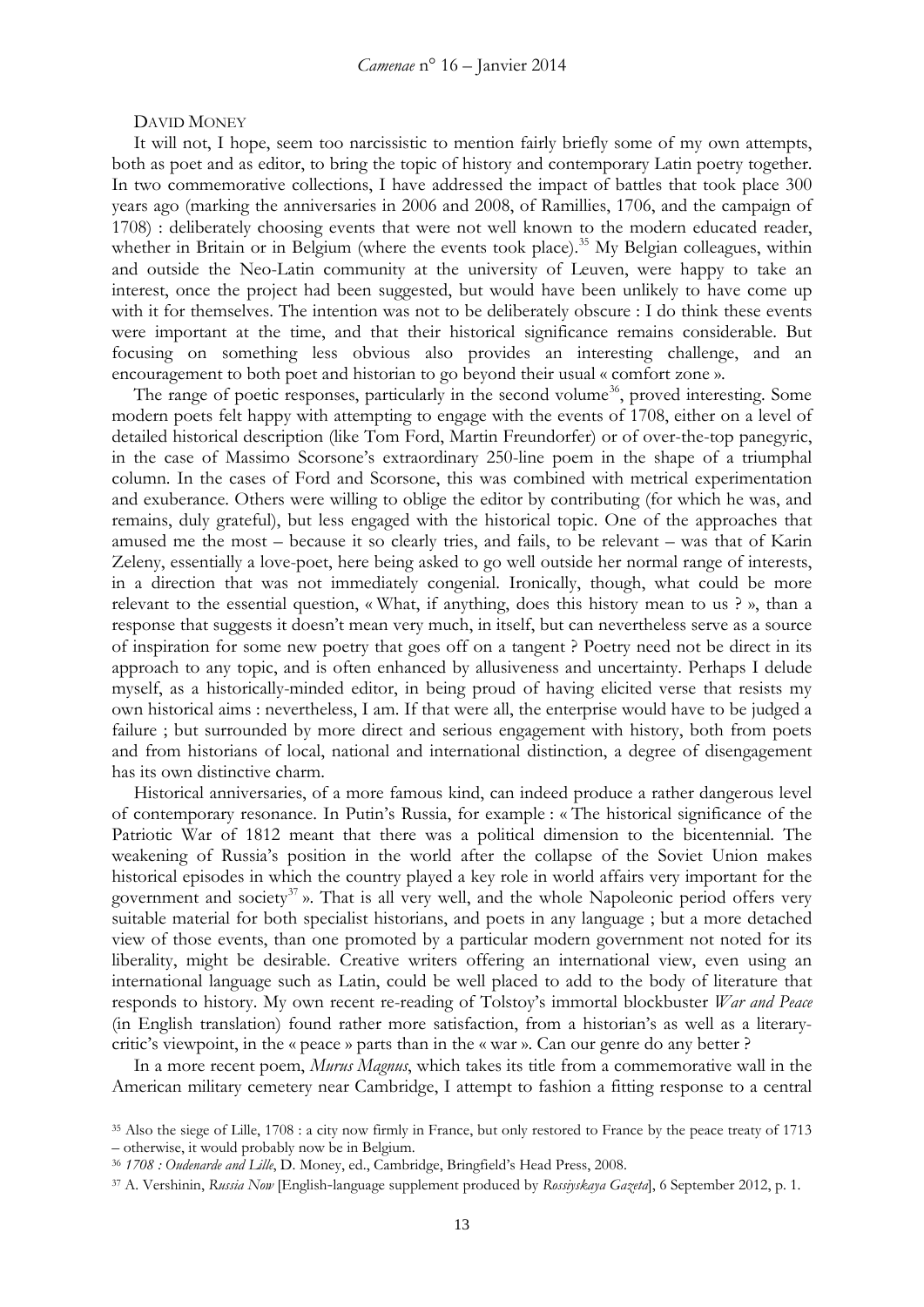feature of twentieth-century history (the liberation of Europe), in a manner relevant to a specific audience. By choosing names from one American state – the state where the poem was composed and first recited, Kentucky – to stand for the whole of their countrymen, a sense of immediacy and individuality can be given to what otherwise is a forbidding list of victims ; and a modern roll-call can take its place in an archaic metrical structure. It remains to be seen, as I write, whether or not it will attract any notice in print ; but in recitations it appears to have had an impact on its listeners<sup>38</sup>. Even the commemoration of American soldiers (primarily, here, airmen), in itself fairly uncontroversial, can remind us of additional levels of historical controversy, or of the perhaps unavoidable suffering of innocents. Some of the men who died trying to liberate Europe may also have dropped bombs on France, which will have killed some French civilians : that is not what they came from Kentucky to do, but it was an inevitable sideeffect of an invasion that flattened Normandy on the way to liberating Paris. The personal stories of the people of 1944, like those of 1706-1708, can be reimagined through poetry that takes history seriously, both as an academic discipline and as a complicated and multi-layered way of interpreting our world.

We enquired at the beginning of this essay about the purpose of poetry. One might also ask about the purpose of history. According to one popular television historian and journalist, in a definition that may itself be controversial, « History is either a moral argument with lessons for the here-and-now or it is merely an accumulation of pointless facts ».<sup>[39](#page-13-1)</sup> Are facts without an obvious moral really pointless ? The poet may well disagree ; but some worthwhile literary use should be made of those facts, and if a moral is drawn from them, let it not be overly simplistic. As a literary genre, Neo-Latin verse in the twenty-first century is showing some vitality and resilience. But it has a long way to go, if it is to re-establish even a fraction of its former place in European culture, let alone move beyond that, to become more meaningful on the world stage than it ever was in Renaissance Europe. Even Virgil has his limits, and detractors, as a communicator of historical fact. Surely we can do better than that, as poet-historians ? A degree of ambition can be attractive in a genre, as in a poet or a muse. So if new Latin poets wish to set their sights suitably high, they could do worse than take history more seriously.

<span id="page-13-0"></span><sup>38</sup> D. Money, « Latin poems written in America, 2010 and 2011 », *The Classical Outlook*, 89. 2 (Winter 2012), p. 44-49 : « Murus Magnus », « The Great Wall », p. 46-49.

<span id="page-13-1"></span><sup>39</sup> Andrew Marr, *A History of Modern Britain* (Basingstoke : Macmillan, 2007), p. xxii.